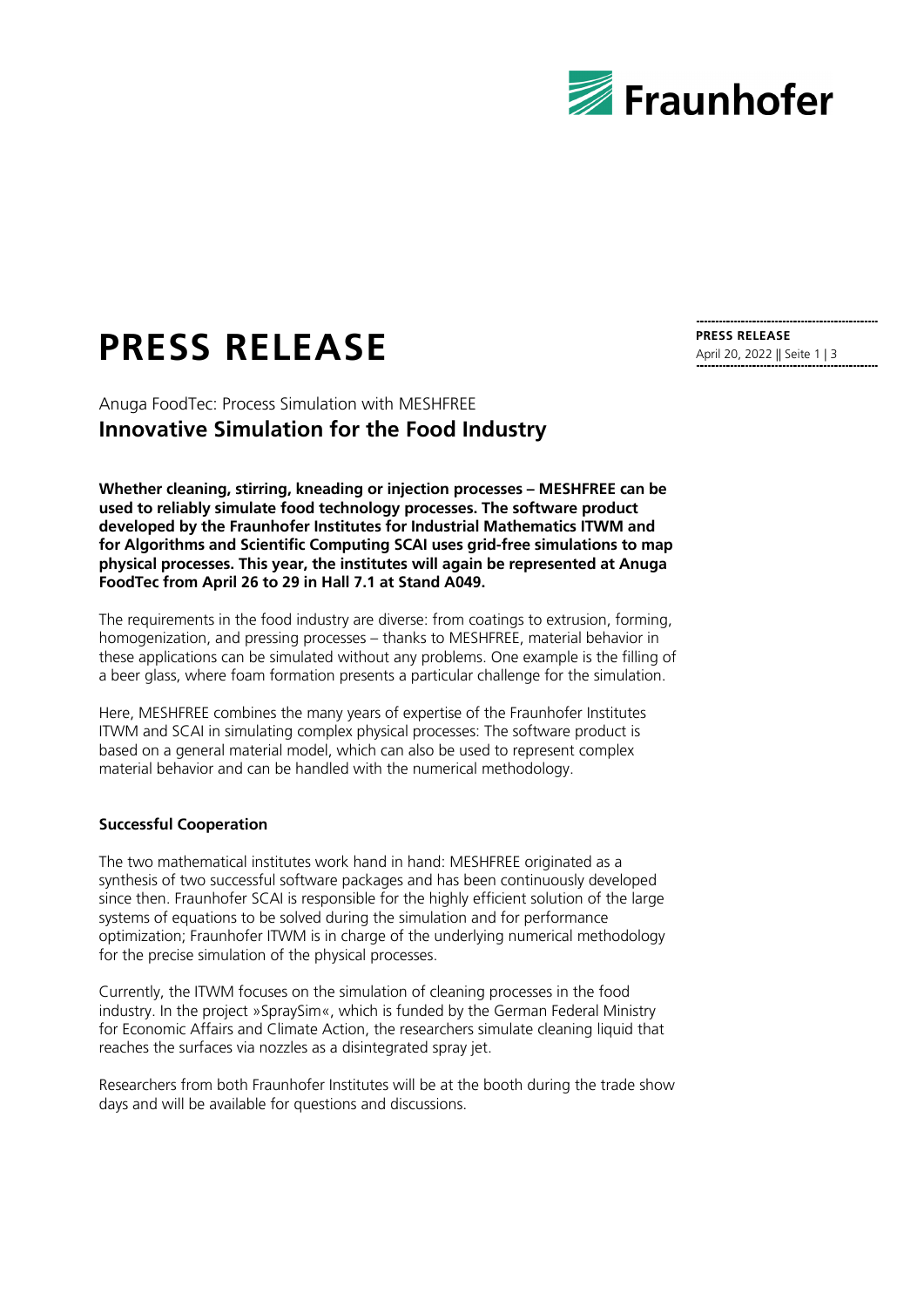

# **Visuals**



**A spraying full-cone nozzle: left in the experiment, right in the simulation.**

## **Press contact**

**Ilka Blauth** Fraunhofer Institute Industrial Mathematics ITWM Fraunhofer-Platz 1 67663 Kaiserslautern Phone +49 631 31600-4674 presse@itwm.fraunhofer.de [www.itwm.fraunhofer.de](http://www.itwm.fraunhofer.de/)

#### **About the Fraunhofer Institute for Industrial Mathematics ITWM**

The Fraunhofer Institute for Industrial Mathematics ITWM in Kaiserslautern is one of the largest research institutes for industrial mathematics worldwide. We see our task in further developing mathematics as a key technology and providing innovative impetus. Our focus is on the implementation of mathematical methods and technology in application projects and their further development in research projects. The close cooperation with partners from industry guarantees the high practical relevance of our work.

Their integral components are consulting, implementation and support in the application of highperformance computer technology and the provision of tailor-made software solutions. Our various competencies address a wide range of customers: automotive industry, mechanical engineering, textile industry, energy and finance. This also benefits from our good networking, for example in the High performance center "Simulation- and software-based innovation".

# **PRESS RELEASE**

April 20, 2022 || Seite 2 | 3